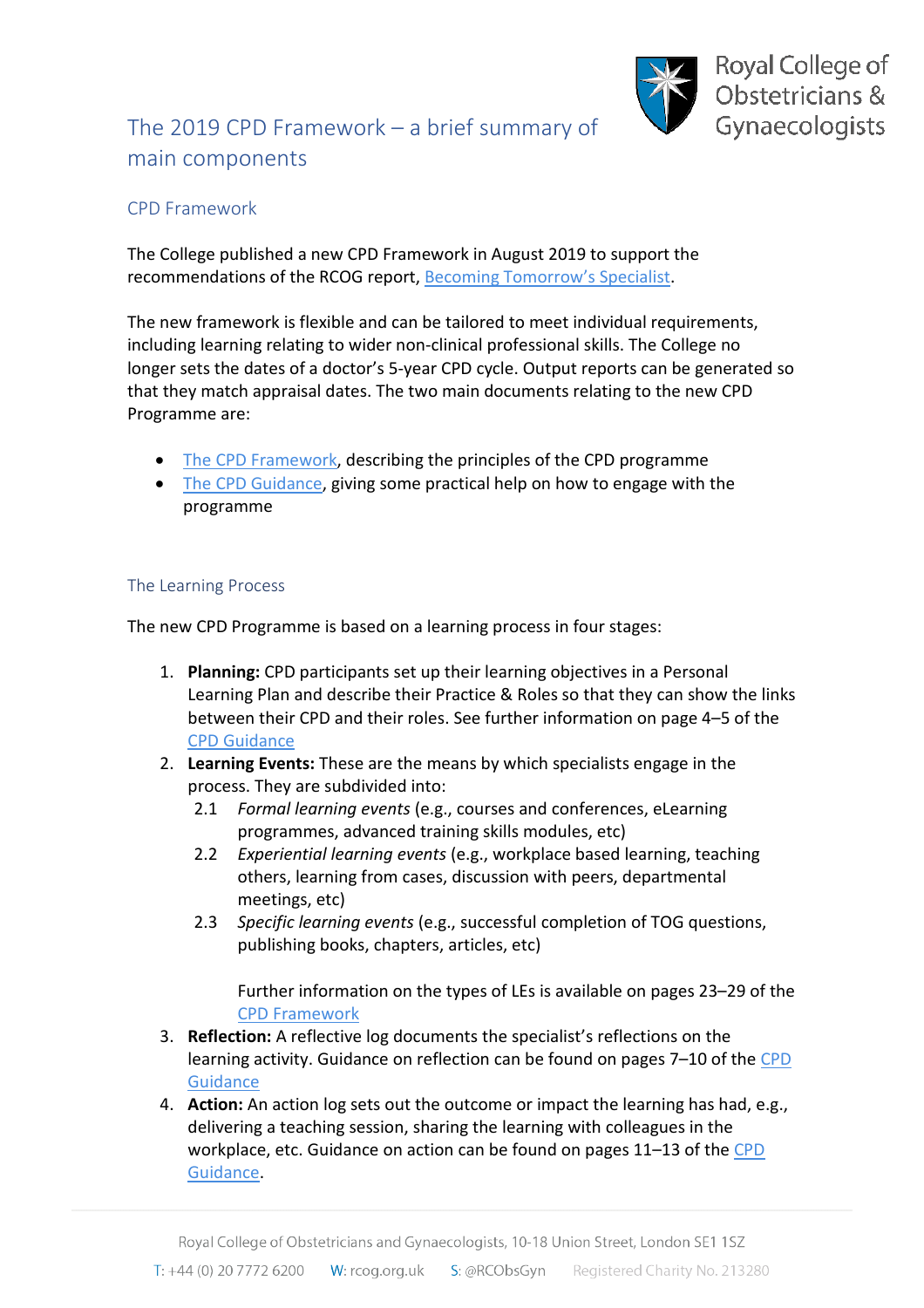#### The CPD Dimensions



The CPD Dimensions describe the components of the professional identity of the specialist obstetrician and gynaecologist, while allowing for the diverse range of practice in the wide variety of roles and environments in which specialists practise. See pages 17–22 of th[e CPD Framework.](https://www.rcog.org.uk/globalassets/documents/cpd/rcog-cpd-programme-framework-2019.pdf)

- **Professional Dimension** This dimension includes areas of learning that support and enhance wider professional skills, attitudes and behaviours, e.g, teamwork, communication, equality and diversity, risk management, etc.
- **Clinical Dimension** This dimension includes areas of learning that all specialists must engage in to support and enhance their clinical skills, for example: reflection on clinical cases, learning from colleagues, audit, developing and revising guidelines, surgical skills, neonatal resuscitation, specialist societies meetings and courses, etc.
- **Extended Role Dimension** This dimension includes the roles that specialists undertake in addition to their clinical practice, for example Academic / Educational / Leadership / Managerial. Examples of areas which could prompt Learning Events for the four roles are: examining, undergraduate or postgraduate teaching, formal leadership training, developing new services, mentoring/coaching, etc.

#### The Recommendations for CPD Credits

Credits are achieved according to the values defined by the type of Learning Events together with credits for Reflection and Action. Please see further information on pages 25–29 of th[e CPD Framework.](https://www.rcog.org.uk/globalassets/documents/cpd/rcog-cpd-programme-framework-2019.pdf)

**Overall total in a 5-year period**: 250 CPD credits

**Yearly**: 50 CPD credits

**Per each of the Professional and Clinical Dimension**: 75 CPD credits

**Per Extended Role Dimension**: 50 CPD credits (if applicable, as not all specialists will declare Practice & Roles in this dimension)

**Additional credits for reflection and action**: A reflective log is essential in order to gain credits for all Experiential Learning Events, but optional for Formal and Specific Learning Events. If completed for Formal Learning Events and Specific Learning Events, 1 additional credit is awarded. If the participant demonstrates action following the learning, 1 or 2 credits may be claimed depending on the complexity of the action.